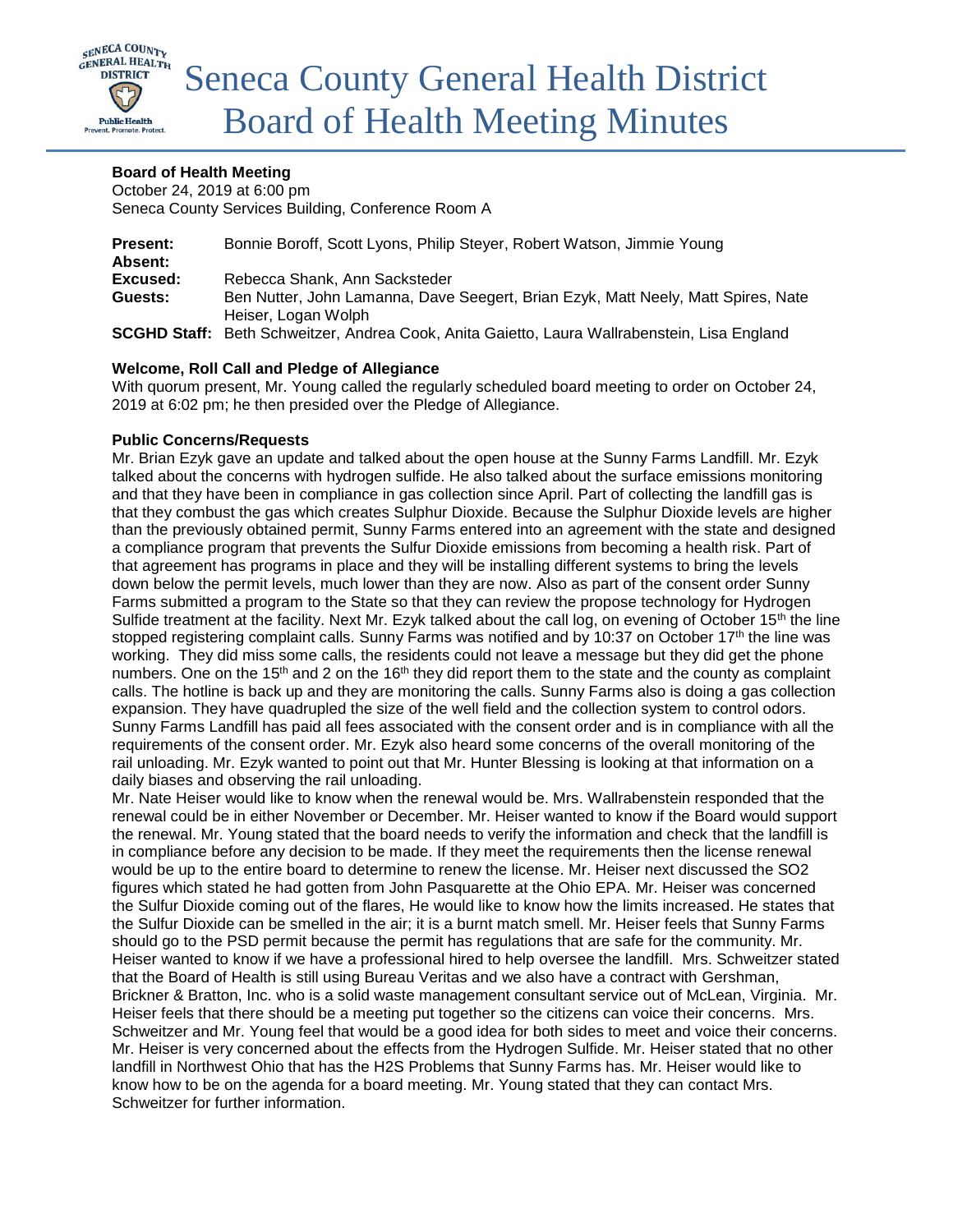#### **Public Health In-service**

Mr. Young turned the floor over to the Health Commissioner, Beth Schweitzer, MPH, MCHES. Mrs. Schweitzer presented information on Domain One: Conduct and Disseminate Assessments Focused on Population Health Status and Public Health Issues Facing the Community.

Domain One focuses on the ongoing assessment of the health of the population in the jurisdiction served by the health department. The domain includes: systematic monitoring of health status; collection, analysis, and dissemination of data; use of data to inform public health policies, processes, and interventions; and participation in a collaborative process for the development of a shared, comprehensive health assessment of the community, its health challenges, and its resources. Domain One is the first of twelve domains in the accreditation process.

#### **Approval of Minutes**

Mr. Young requested a motion to approve the minutes from the September 26, 2019 meeting. Mr. Lyons made a motion to approve the minutes from the September 26, 2019 Board of Health Meeting. Mr. Watson seconded the motion. The motion carried unanimously.

#### **Sub Committee Report**

Mr. Robert Watson reported on the Audit Committee meeting prior to the Board of Health Meeting. The Fiscal division had a few minor corrections in the area of purchase orders, payroll, and pay ins. Grants have all been approved for 2020 and 2019 grants are finalized. Annual Audit report was received and the only thing that needs changed is there needs to be a policy written on the company credit cards by next year.

Mr. Steyer wanted to know how many company credit cards the Health District has. Mrs. Anita Gaietto answered that there are three a Kroger card, a Walmart card and a Visa card. Mr. Steyer asked if they are signed out as needed. Mrs. Gaietto answered that they are signed out as needed if there is an approved purchase order and person signing a card out has to have signed the credit card agreement. Every time an employee takes a card a member of the fiscal department has to sign the card out to the employee and the Visa card does not leave the building.

#### **Financial Report**

The Monthly Financial Report for September 2019 shows revenue for the month of \$394,591.30 and revenue year to date of \$3,319,303.81. Expenses for the month were \$432,655.71 and year to date expenses totaled \$3,058,168.89.

Mr. Young requested approval of the Monthly Financial Report for September 2019. Mrs. Boroff made a motion to approve the Monthly Financial Report for September 2019. Mr. Watson seconded the motion. The motion carried upon roll call vote. Mrs. Boroff – Yes. Mr. Lyons – Yes. Mr. Steyer – Yes. Mr. Watson – Yes. Mr. Young – Yes.

#### **Expenditures**

Mr. Young requested approval of the previous month's expenditures. Mr. Lyons made a motion to approve the expenditures as presented. Mr. Steyer seconded the motion. The motion carried upon roll call vote. Mrs. Boroff – Yes. Mr. Lyons – Yes. Mr. Steyer – Yes. Mr. Watson – Yes. Mr. Young – Yes.

#### **Out of County Meetings/Travel**

Mr. Young requested a motion to approve Out of County Meetings and Travel requests provided in board packets. Mr. Steyer made a motion to approve the Out of County Meetings and Travel. Mr. Lyons seconded the motion. The motion carried upon roll call vote. Mrs. Boroff – Yes. Mr. Lyons – Yes. Mr. Steyer – Yes. Mr. Watson – Yes. Mr. Young – Yes.

#### **Advances/Repayments/Transfers**

Mr. Young requested a motion to approve Advances, Repayments, and Transfer List provided in board packets. Mr. Watson made a motion to approve the Advances, Transfer List and Appropriations Transfer.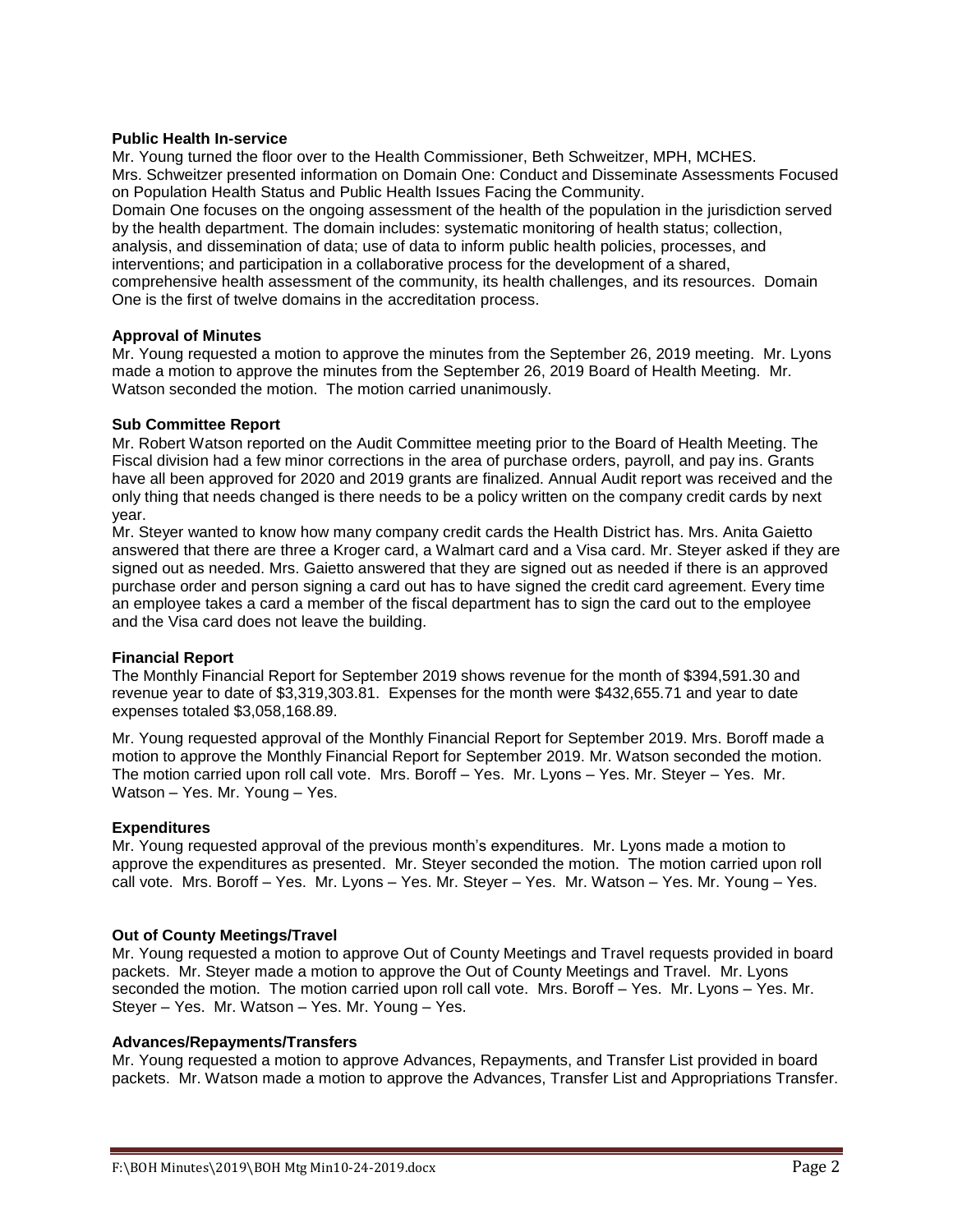Mr. Steyer seconded the motion. The motion carried upon roll call vote. Mrs. Boroff – Yes. Mr. Lyons – Yes. Mr. Steyer – Yes. Mr. Watson – Yes. Mr. Young – Yes.

### **Supplements**

None

## **Contracts**

Mr. Young requested a motion to approve contracts:

- a. Gershman, Brickner & Bratton, Inc.,- Solid waste management consultant services, 10/04/2019 – until terminated, various expenses per rate and fee schedule (payer)
- b. Ohio Department of Health, Clear Impact licenses, 10/01/2019 09/30/2021, no cost
- c. Amendment 2 The University of Pittsburgh of the Commonwealth System of Higher Education, access to the National Retail Data Monitor, extending time period from original contact, new time period 09/30/2016 – 06/30/2019, no cost
- d. Amendment 3 The University of Pittsburgh of the Commonwealth System of Higher Education, access to the National Retail Data Monitor, extending time period from original contact, new time period 09/30/2016 – 06/30/2020, no cost

Mrs. Boroff made a motion to approve the contracts. Mr. Steyer seconded the motion. The motion carried upon roll call vote Mrs. Boroff – Yes. Mr. Lyons – Yes. Mr. Steyer – Yes. Mr. Watson – Yes. Mr. Young – Yes.

### **Resolutions**

- a. 2019.07 Holiday Event
- b. 2019.08 Cell Phone Stipend Rates

Mr. Steyer made a motion to approve the Resolutions. Mr. Lyons seconded the motion. The motion carried upon roll call vote Mrs. Boroff – Yes. Mr. Lyons – Yes. Mr. Steyer – Yes. Mr. Watson – Yes. Mr. Young – Yes.

#### **Division Reports WIC**

Mr. Young turned the floor over to Mrs. Schweitzer; she reviewed Mrs. Kahler report included in board member's packet:

People: Staff is completing calls this year to participants who received Farmers' Market coupons, reminding them to use all coupons by the end of the month.

Service: October begins the new grant year 2020. Throughout this grant year, health professionals will be providing women with education on the importance of folic acid intake throughout the childbearing years in order to prevent birth defects. This focus was chosen by ODH State WIC and the number of women receiving education will be reported on quarterly reports.

For nutrition education during October, we are distributing a *Healthy Habits are not Scary* list along with a toothbrush.

Growth: Letters were distributed to physician offices with program updates for the fiscal year 2020, including income guidelines, prescription formula requirements, and mandated referral information.

Quality: The official results of the Management Evaluation have not been received. While there will not be corrective actions, program recommendations will be shared once the results are received.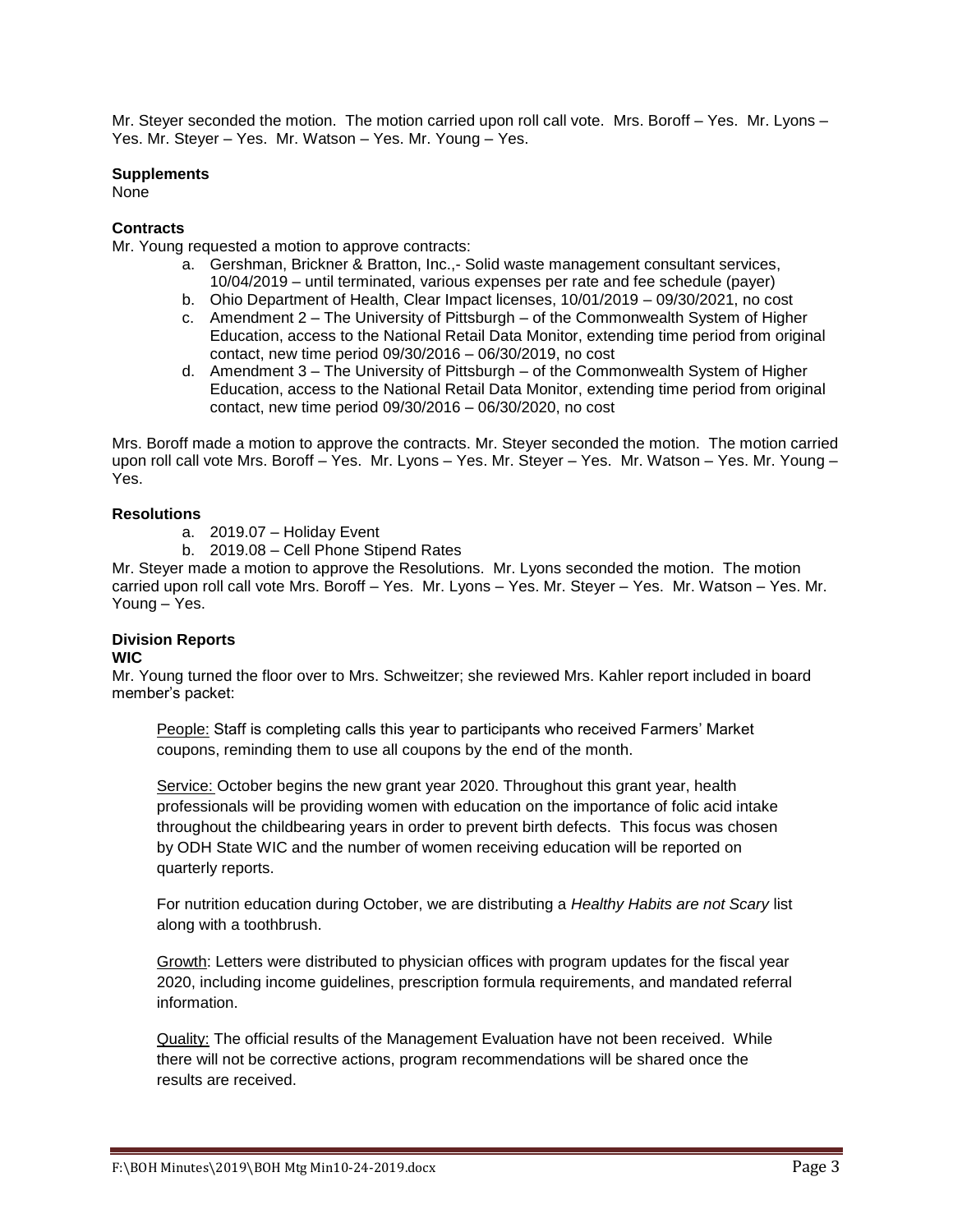Fiscal: October begins Fiscal Year 2020.

# **Nursing**

Mr. Young turned the floor over to the Director of Nursing, Andrea Cook, BSN RN. Ms. Cook reviewed her report included in board member's packet:

## **People:**

 Evaluating the program responsibilities and the workload for nursing division staff. I will be doing a two week time study in November.

# **Financial**:

 $\bullet$  2019 to date we have provided 271 copies of shot records at \$5 each = \$1,355 **Quality:** 

- Always striving to provide good, quality care and service.
- ODH Vaccine for Children Site Visit was done on September 23, 2019 and went well. We were asked to submit protocols for managing vaccines ordering, inventory and borrowing.

### **Service:**

- We have provided 345 flu vaccinations in the month of October. We have 13 Outreach Flu clinic sites we are working with. We have provided flu walk-ins every Thursday in October from 10:30 am until 2:30 pm. We will continue this in November. We are not be able to get any more high dose till the end of November, we are currently offering the regular flu shot to anyone over the age of 65.
- Clinic remodeling has begun and then stopped. The goal is to have a crisp, clean, neat and kid friendly clinic area. The theme is under the Sea.
- Hepatitis A Outreach continues at the Seneca County Jail, CROSSWAEH, Seneca County Youth Center and Rigel Recovery for a total of 317 doses administered since 12/2018.
- Over the past 2 years there has been a tremendous increase in vaping. As of October 17<sup>th</sup>, there have been 35 confirmed cases of severe pulmonary illness following vaping, an additional 34 illnesses reports are under investigation in the state of Ohio. Two cases here in Seneca County (one confirmed, one under investigation). Local hospitals are encouraged to report any suspected vaping related respiratory illness to the local health department. SCGHD is assisting ODH with case investigation and surveillance by conducting interviews and uploading information. Symptoms include: cough, shortness of breath, chest pain. Other symptoms could be fever, fatigue, weight loss, nausea and vomiting and diarrhea. Typically symptoms develop over a period of days.
- It is National Lead Poisoning Prevention Awareness Week. We do provide lead testing here and have a Registered Nurse trained in Lead Case Management.
- October is Breast Health Awareness Month.

## **Growth:**

 Kate Doepker, Dana Mathias and Sue Burks will be attending a free Children's vision screening training (November 12, 2019) and will receive free equipment. The training and equipment is to comply with the new requirements and guidelines recently published by the Ohio Department of Health on how to conduct vision screenings for children in preschool, kindergarten and first grade.

Mr. Steyer wanted to know why the focus on Hepatitis A. Ms. Cook answered that they have been seeing an increase in the cases of Hepatitis A which they feel is due to improper hand washing and drug paraphernalia. The Increase is in the homeless and incarcerated people. We have been asked by the Ohio Department of health to do outreach and provide vaccine to help prevent any further out breaks of Hepatitis A.

## **Environmental Health**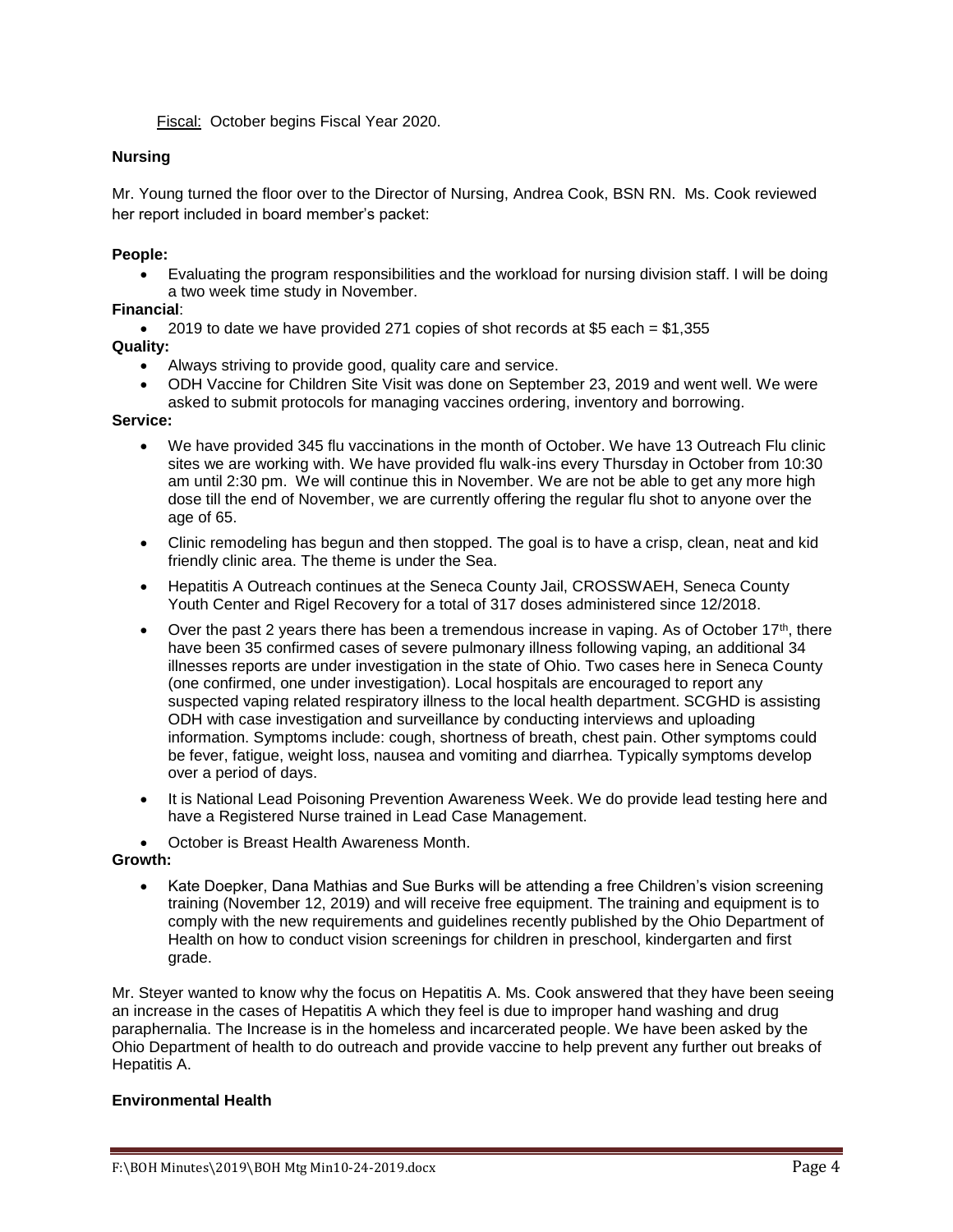Mr. Young turned the floor over to the Director of Environmental Health, Laura Wallrabenstein, MA RS. Mrs. Wallrabenstein reviewed her report included in board member's packet: and presented for condemnation, property located at:

# A. **CONDEMNATION: 151 Taft Blvd. Fostoria, OH 44830**

**Owned by Jeffrey R. Kelbley 404 Burnham Dr. Fostoria, OH 44830** This is Louis Arbogast's property and I think Mr. Kelbley is deceased. The tenants have trashed this home and the owner is in agreement with the condemnation.

Mr. Young requested a motion to condemn the property located at 151 Taft Blvd. Fostoria, OH 44830 Owned by Jeffrey R. Kelbley 404 Burnham Dr. Fostoria, OH 44830. Mr. Lyons made a motion to grant condemnation of the property as presented. Mr. Steyer seconded the motion. Motion Carried.

# B. **RESCIND CONDEMNATION: 906 Williston Ave. Fostoria, OH 44830 Owned by Darlene S. Nye 107 S. Countyline St., Fostoria, Ohio 44830** Tenants had trashed this house and we condemned it on March 20, 2019. Landlord has

cleaned/fixed the place up and it is OK to rent again. Mr. Young requested a motion to rescind the condemnation of the property located at 906 Williston Ave. Fostoria, OH 44830 Owned by Darlene S. Nye 107 S. Countyline St., Fostoria, Ohio 44830. Mr. Steyer made a motion to approve the rescind condemnation of 906 Williston Ave. Fostoria, OH 44830. Mr. Watson seconded the motion. Motion Carried

# **FOOD SERVICE CATEGORY CURRENT LOCAL FEE PROPOSED FEE (2020) Commercial Risk 1 <24,999 sq. ft. \$136.30 \$ 128.64 Commercial Risk 1I <24,999 sq. ft. \$153.74 \$ 145.29 Commercial Risk 1II <24,999 sq. ft. \$295.35 \$ 280.47 Commercial Risk 1V <24,999 sq. ft. \$374.88 \$ 356.38 Commercial Risk I >25,000 sq. ft. \$197.69 \$187.24 Commercial Risk II >25,000 sq. ft. \$208.15 \$ 197.23 Commercial Risk III >25,000 sq. ft. \$741.82 \$ 706.64 Commercial Risk IV >25,000 sq. ft. \$786.46 \$ 749.26 Mobile \$221.74 \$ 238.78 Vending \$11.22 \$ 11.43 Temporary \$63.50 \$ 65.00**

# C. **First reading of 2020 food costs**

**Late Fee: 25% of Local Fee.**

**Plan Review Fees: Class 1 or 2 = \$200.00**

**Class 3 or 4 = \$250.00 Level 2 Proctor = \$40.00**

**NEW FEE: One opening inspection is included with the plan review fee. All additional**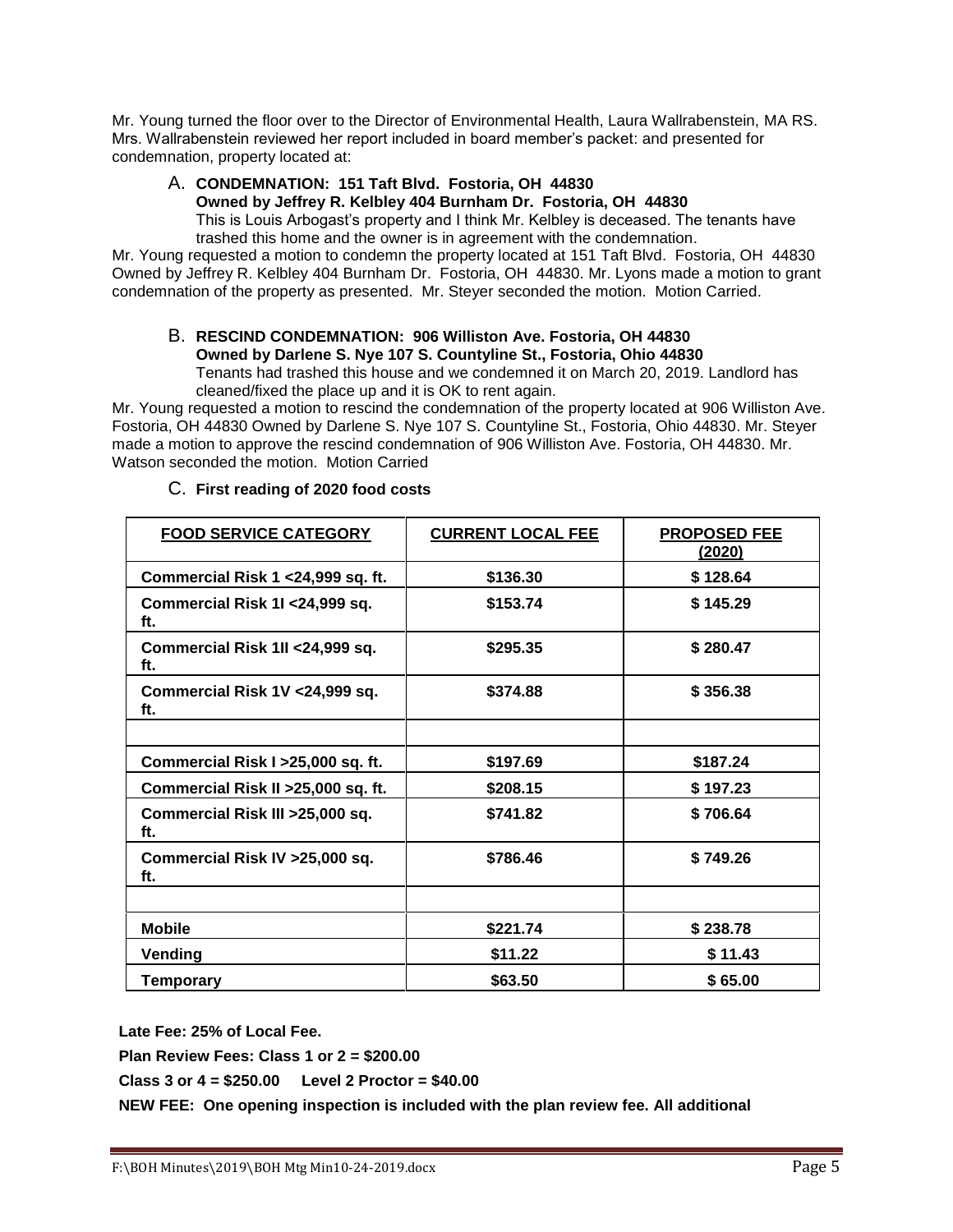### **inspections related to plan reviews are \$50 per inspection.**

There will be a public hearing for the new Food License Fees on November 21, 2019 from 4:00pm to 5:00pm.

### **General Update**:

**People and Growth:** We have conducted an "assessment" of every HSTS in Old Fort and have started to issue O&M permits for this area. The possibility of city sewer in the Woodland Ave. area has gone nowhere – so we are continuing with ordering new HSTS to replace failed ones. . . (Unfortunate).

**Financial:** Food Cost Methodology is finally done and "pre-approved" by both Dept. of Ag. and ODH. Amanda submitted a grant request to the Association of Food and Drug Officials (AFDO). She requested \$3000 for training in either Chicago or New York and \$2500 to do a self-assessment on 9 standards relating to the retail food program.

**Service:** Always striving for friendly, efficient service.

**Quality:** First ever sewage survey was Oct. 9-10. The surveyor gave us an A-/B+ which I was very happy with! We will have some action plans to write up once we receive the final report, but we had anticipated most of what he had to say and he said our O&M and NPDES programs were truly "exemplary" – great news! I will recap some highlights for you at our meeting.

**Landfill:** Hunter and I attended the open house on Oct. 12.It was very nice and well attended.

#### **Health Commissioner**

Mr. Young turned the floor over to the Health Commissioner, Beth Schweitzer, MPH, MCHES.

#### **Service:**

- Organized meeting of the Fostoria Community Trust fund for the community members who will be involved in the project selection process.
- Attended Public Affairs meeting
- Attended AOHC Board Meeting
- Attended Community Task Force Homeless Shelter Meeting
- Attended LEPC/homeland Security Meeting
- Acted as evaluator for Hancock County's Emergency Planning Drill
- Organized and attended Rollout of the Community Health Assessment

#### **People:**

- Held Staff meeting with presentation on blood borne pathogens
- Scheduled Staff Christmas party

#### **Growth:**

Worked with health educator on Naloxone distribution grant.

#### **Fiscal:**

- Reviewed revenues and expenditures for September
- Started to review 2012 cost analyses for HD programs

### **Quality:**

- Continue to work on accreditation documents
- Tabletop on Public health Emergency Prepared ness Drill
- Phone Conference on Emergency Drill as well as briefing Admin Team on aspects of the rill
- Met With Laura W. to review necessary actions for the drill